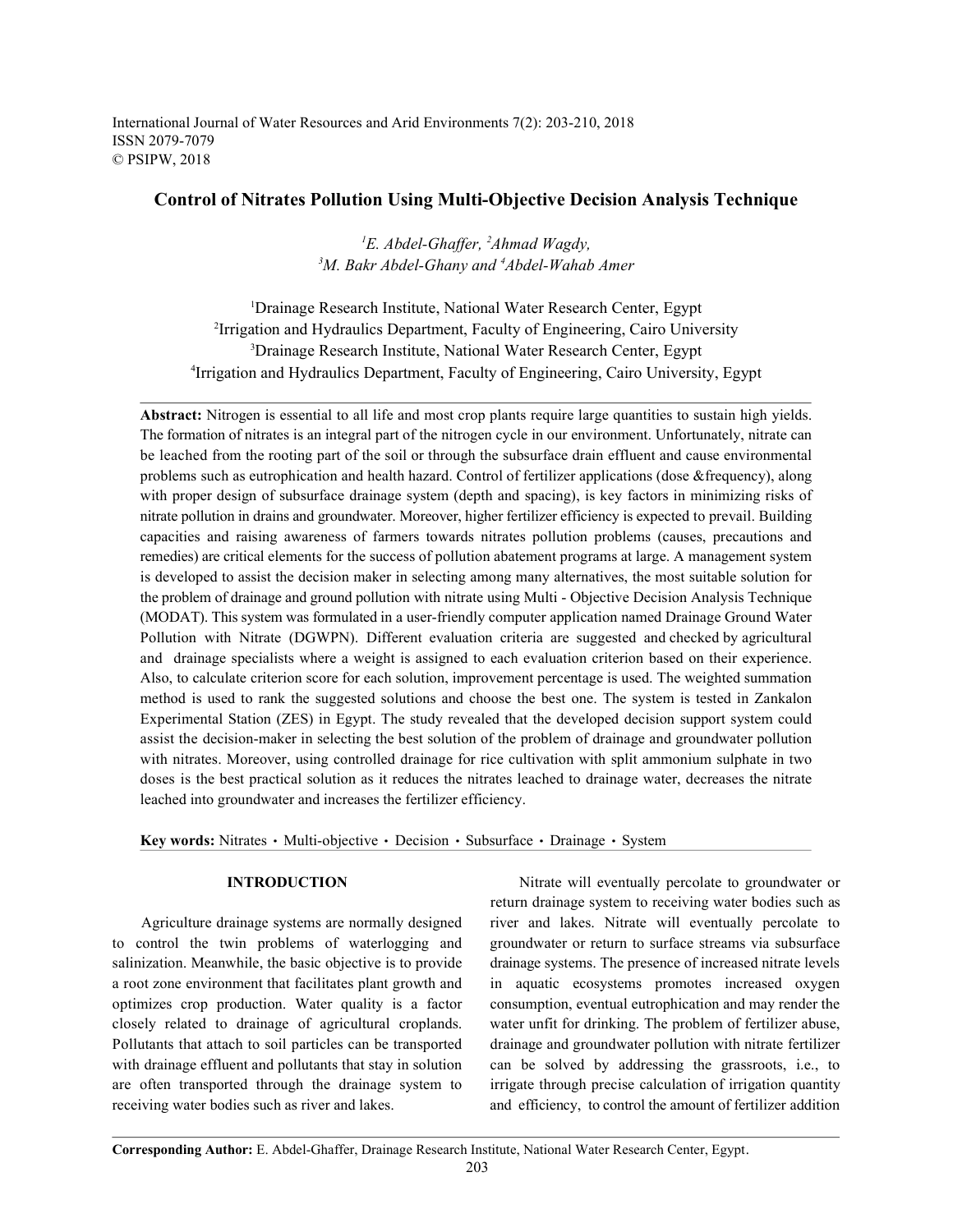and control the drainage water from agriculture land as it **Alternative Solutions:** The solution of drainage and carries the pollutants to ground water. Fertilizer control groundwater pollution with nitrate are believed to be includes fertilizer application frequency (scheduling) and achieved through controlling the amount of fertilizer its dose. In this study the solution of applying more than addition and/or controlling the drainage water from one dose in small quantity was considered since this is agriculture land as it carries the pollutants to accepted to reduce the concentration of nitrate in groundwater. This can be done through several drainage and ground water and to increase the fertilizer mechanisms as follows: efficiency. The objective of this research is to develop a management system for irrigation, drainage and fertilizer **Controlled Drainage (CD):** The objective of controlled to maximize fertilizer efficiency and minimize pollution of drainage is to maintain an elevated water table during the

multi-objective evaluation technique assists the decision nitrite and nitrate) and enhances the use of nutrients by maker in selecting among a finite number of alternatives plants. This system could also be a beneficial practice for solutions according to their preferences. The formulation reducing nitrate losses in outflow on selected crops refer of the problem and solution by a multi-objective simply to the reference number, as in [2]. evaluation technique can be described as follows, Refer simply to the reference number, as in [1]. **Wider Drain Spacing (WS):** The Egyptian Public

- made. drains,
- A set of feasible alternatives solutions must be
- A set of relevant criteria for evaluation must be specified.
- A preference for each criterion must be given by the where, decision-maker S : Drain spacing (m)
- 

The feasible set of alternatives  $X = \{x_1, x_2, x_3, x_4\}$  and q : Drainage coefficient (m/day) the set of relevant criteria  $Y = \{ y_1, y_2, ..., y_i, ..., y_n \}$  is always k : Soil saturated hydraulic conductivity (m/day) described by a payoff or impact matrix R. The rating of the d : Equivalent depth of the impermeable layer below the i th criterion on the j th alternative  $(I=1, 2, ...$  m and  $j=1, 2,$  drains  $(m)$  $\ldots$ , n) is represented by  $r_{ii}$ .



of each criterion. The rating of the I th. criterion fertilizer application is very important; fertilizer is to be represents the relative importance of criterion I compared applied as close as possible to the time when the crop

$$
W = \begin{vmatrix} W_1 \\ W_2 \\ W_m \end{vmatrix}
$$

drainage and groundwater with nitrate for rice cultivation. growing season, by restricting drain flow. Higher water **Multi-Objective Decision Analyses Techniques:** A gaseous forms of nitrogen by biological reduction of table increases the rate of de-nitrification (i.e formation of

A general objective related to the problem must be state equation of Hooghoudt in the design of lateral Authority for Drainage Project (EPADP) uses the steady

$$
S2 = \frac{8kdh + 4kh^2}{q}
$$
 (1)  
A set of relevant criteria for evaluation must be

- 
- An evaluation technique should then be used. h : Hydraulic head above drain level at midway between drains (m)
	-
	-
	-

From this equation, it is obvious that if the drain spacing increases the drain discharge will decreases. Reference [3] was the first one found that increasing drain spacing from 20 to 40 m reduced predicted  $NO<sub>3</sub> - N$  losses by over 40%.

A weighting vector W always describes a preference fertilizer application dates and fertilizer dose. The time of to the other criteria. takes up nitrogen. Fertilizer dose and split applications are needs it Refer simply to the reference number, as in [4]. **Fertilizer Control (FC):** Fertilizer control includes more likely to apply nitrogen to the soil when the plant To reduce negative effect of fertilizer (pollution), it is better to use more than one dose in small quantity Refer simply to the reference number, as in [5].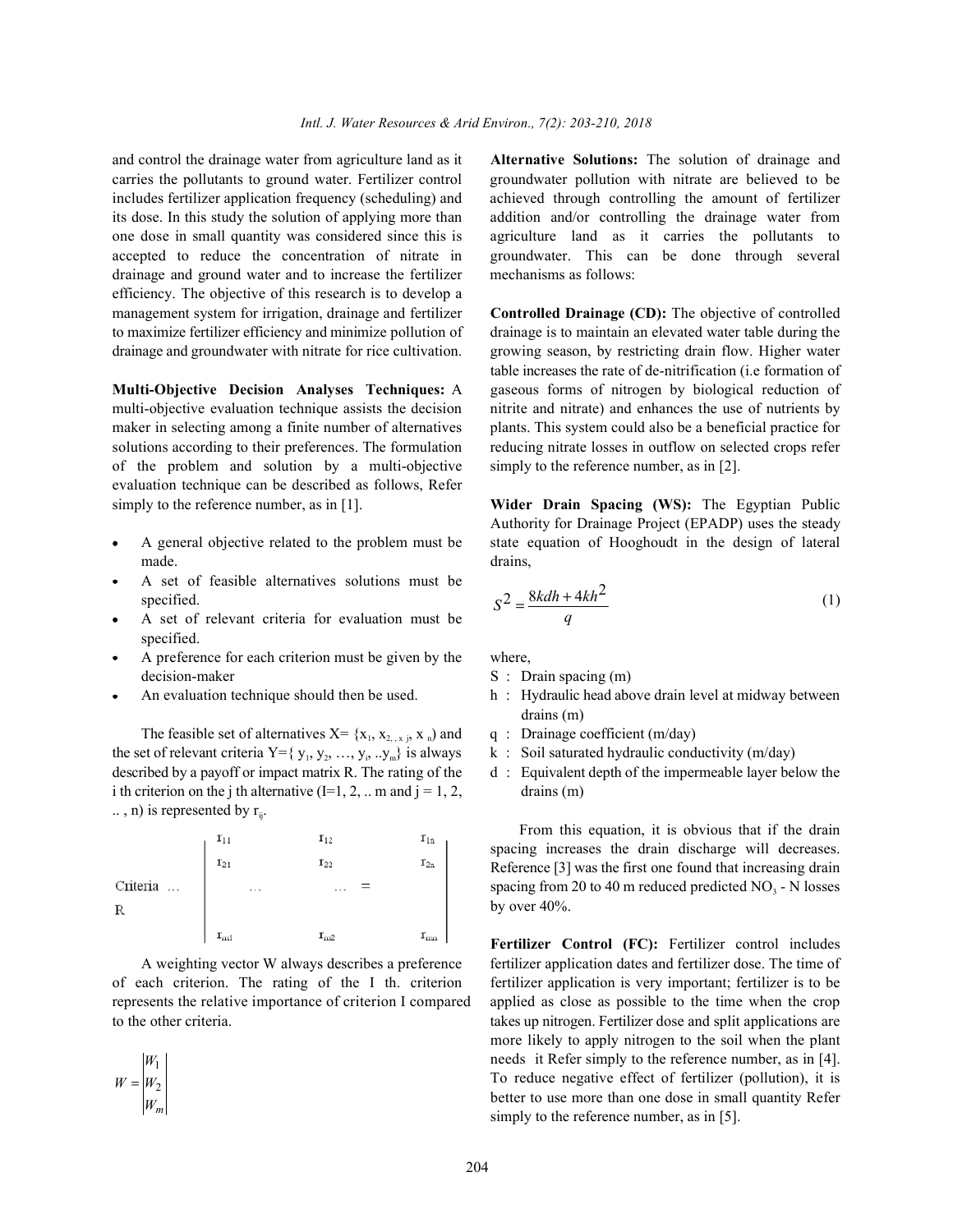and subsidies are effective incentives to encourage specialists are requested to put a weight for each criterion, people to perform certain activities, or to discourage them as they believe using a seven- point scale. Nine from doing so. In Egypt, as each farmer posses a small specialists only from Soil &Water and Environmental plot of cultivated land, one lateral can serve many plots Research Institute (SWERI) of the Agricultural Research and measuring of pollutants in the manhole is not a logical Center (ARC) and Drainage Research Institute (DRI) of solution. To apply charges or laws, measurements can be the National Water Research Center (NWRC) responded done through observation well, installed in the middle of to this study. The results of their opinions are shown in each field. Table (1).

**WPA):** Water pollution is an important subject as it is normalizing the weight values was done using the related to many agencies; agriculture, irrigation, drainage, following equation, environment and health. These different agencies have to form one committee (Water Protection Association) to solve the existing problem of water pollution. In addition to all the pervious agencies and before them is the farmer role. Lack of farmer awareness is the main reason of the The results of the normalized values are taken. The water pollution. Farmer awareness is a corner stone in the summation of each normalized value for each criterion was protection of drainage and groundwater from pollution calculated and ranking of their priorities was done as it builds the connection between the specified agencies according to the summed values. Ranking of the and the water user. evaluation criteria is then found from table (2) where

objectives of this research are of two folds Socio- result may differ in case of higher responded number of economic, such as increase farm income, protect human specialist. health and build farmer awareness and Environmental objectives such as protection of water from nitrate **Evaluation of Alternative Solutions:** The alternative pollution and conservation of water resources. Thus, the solutions were evaluated using the Weighted Summation cost and fertilizer efficiency will be taken as a criterion of Method (WSM). This method is probably the easiest and Economic objective, health hazard and farmer awareness most commonly used technique for the comparative as a criterion of Sociological - objective. Irrigation evaluation of alternatives. The basic component of WSM quantity, leaching nitrate to drainage water and is called "simple multi- attribute procedures." The utility groundwater will be taken as a criterion for Environmental of each alternative U1 is determined by the summation of objective. the weighted numerical values of each criterion. The

sequence Refer simply to the reference number, as in [6]. alternative solution.

- Leaching of nitrate nitrogen to drainage water  $(W1)$
- Leaching of nitrate nitrogen to groundwater (W2)
- Fertilizer efficiency (W3)
- Farmer awareness (W4)  $U_{op}$
- Irrigation quantity (W5)
- Health hazard  $(W6)$  for all j
- 

The weighting vector is filled with numbers, which better: describe the weight of each criterion. To get numbers describing the weight of each criterion, a simple expert

**Preventive Measures (Environmental Laws EL):** Charges system was applied. Twenty drainage and agricultural

**Remedial Measures (Water Protection Association** specialist's weights for each criterion; therefore It is noticed that there are variations between the

$$
Normalized value = \frac{Criterion \cdot weight}{Maximum \cdot criterion \cdot weight}
$$
 (2)

**Objective Analysis and Criteria Generation:** The weight, while total cost having the lower weight. The leaching of nitrate to drainage water having the higher

In this study the weighing vector has the following alternative, which has the greatest utility, is the best

$$
Uj = \sum_{i=1}^{m} W_i \cdot S_{ij}
$$
 (3)

$$
U_{optimal} = \max U_j \tag{4}
$$

Total cost of each solution (W7) Where sij is the standardized value of rij.

The standardization method used, when the higher is the

Standardized score =  $\frac{score - min \cdot raw \cdot score}{max \cdot raw \cdot score - min \cdot raw \cdot score}$ *score* · − min· *raw · score*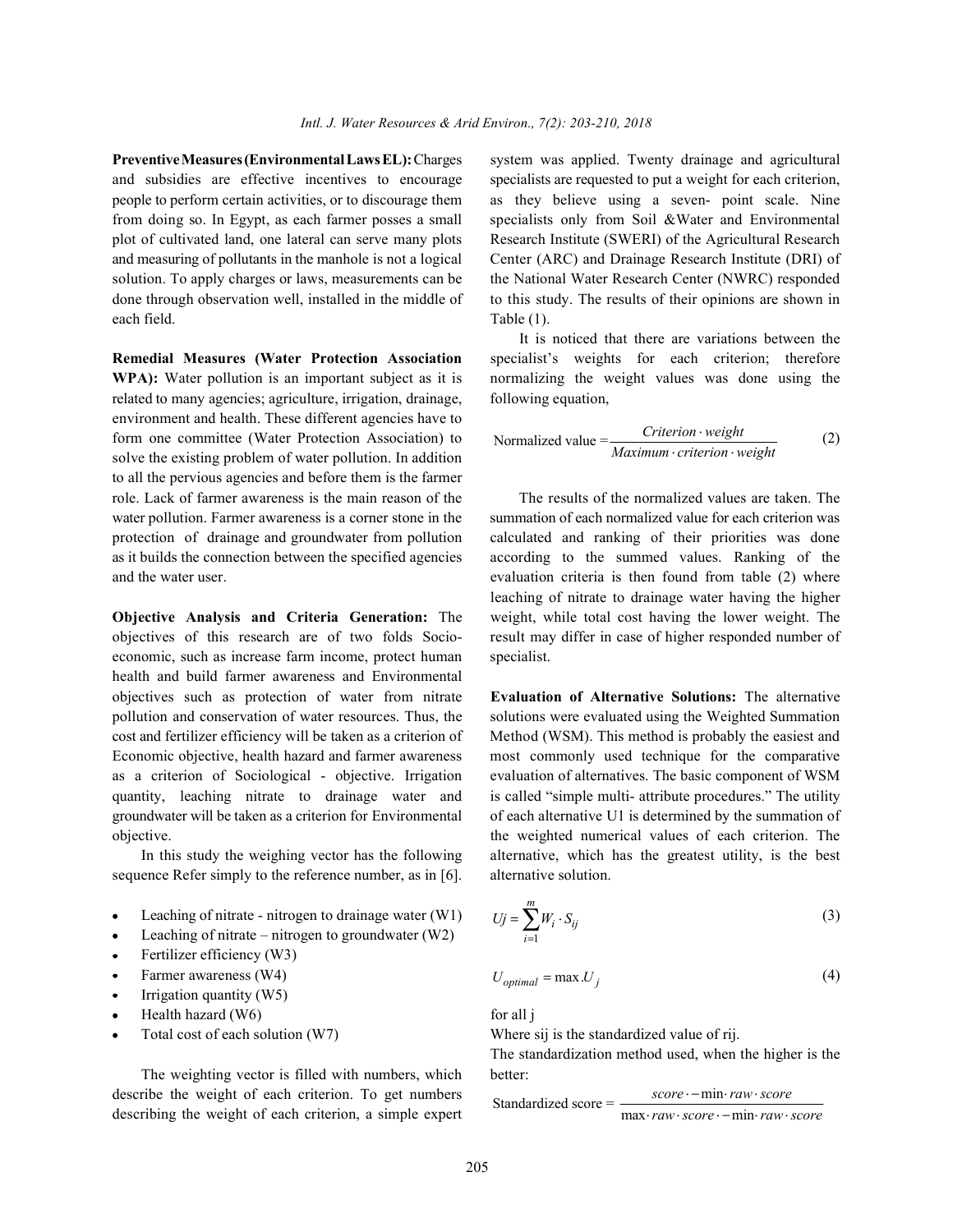|  |  | Intl. J. Water Resources & Arid Environ., 7(2): 203-210, 2018 |  |  |  |  |  |  |
|--|--|---------------------------------------------------------------|--|--|--|--|--|--|
|--|--|---------------------------------------------------------------|--|--|--|--|--|--|

|           |          | $\check{ }$ |                |                |    |                |    |
|-----------|----------|-------------|----------------|----------------|----|----------------|----|
| Exp. N o. | $N_{dw}$ | $N_{gw}$    | IQ             | Neff.          | HH | Total Cost     | FA |
| Exp.1     | 7        | 7           | 5              | $\mathfrak{2}$ |    |                | 4  |
| Exp.2     | 7        | 7           | 4              | 1              |    |                | 3  |
| Exp.3     |          |             |                |                | 5  | $\overline{c}$ | 4  |
| Exp.4     | 6.5      | 4           | 3              | 6.5            | 4  | 4              | 4  |
| Exp.5     | 6        | 1           | 1              | 4              | 5  | 5              | 4  |
| Exp.6     | 7        | 4           | 4              | 7              | 7  | 3              | 6  |
| Exp.7     | 7        | 7           | 4              | 7              | 7  |                | 5  |
| Exp.8     | 6        |             | 5              | 6              |    | 4              | 5  |
| Exp.9     |          | 5           | $\overline{2}$ | 3              | 4  | 4              | 2  |
| Sum       | 60.5     | 49          | 29             | 43.5           | 41 | 25             | 37 |

Ndw: leaching of nitrate-nitrogen to drainage water

Ngw: leaching of nitrate – nitrogen into ground water

Neff: Fertilizer efficiency

FA: Farmer Awareness

IQ: Irrigation quantity

HH: Health Hazard

Total Cost: Cost of alternative solution

Table 2: Normalized Weights for Different Criteria

| Exp. No. | $N_{dw}$ | $N_{gw}$ | IQ  | Neff. | HH    | Total Cost | FA    |
|----------|----------|----------|-----|-------|-------|------------|-------|
| Exp.1    | 1        | 1        | 1   | 0.286 | 0.143 | 0.2        | 0.667 |
| Exp.2    | 1        | 1        | 0.8 | 0.143 | 0.143 | 0.2        | 0.5   |
| Exp.3    | 1        | 1        | 0.2 | 1     | 0.714 | 0.4        | 0.667 |
| Exp.4    | 0.929    | 0.571    | 0.6 | 0.929 | 0.571 | 0.8        | 0.667 |
| Exp.5    | 0.857    | 0.143    | 0.2 | 0.571 | 0.714 | 1          | 0.667 |
| Exp.6    | 1        | 0.571    | 0.8 | 1     | 1     | 0.6        | 1     |
| Exp.7    | 1        | 1        | 0.8 | 1     | 1     | 0.2        | 0.833 |
| Exp.8    | 0.857    | 1        | 1   | 0.857 | 1     | 0.8        | 0.833 |
| Exp.9    |          | 0.714    | 0.4 | 0.429 | 0.571 | 0.8        | 0.333 |
| Sum      | 8.6      | 7        | 5.8 | 6.2   | 5.9   | 5          | 6.2   |
| Weight   | 7        | 6        | 3   | 5     | 4     | 2          | 5     |

And when the lower is the better:

| Standardized score $=$ | $max$ · raw · score · $-score$ |
|------------------------|--------------------------------|
|                        | max.raw.score – min.raw.score  |

This standardization method yields results where the highest level is equal to 1 and the lowest level is equal to 0. These scores describe the impact of each solution on each criterion. Impacts are expressed in the criteria decided upon at an earlier stage. The impact of each solution on different used criteria should be measured after the application of each solution to develop a general decision support system. Therefore, a simple expert system was done, where agricultural and drainage specialists were requested to assume the percentage of improvement in each criterion after the application of each suggested solution based on their experience Table (3). These improvements were used to predict the criterion scores.

Table 1: Specialists Weights for Different Criteria Table 3: Improvement Percentage of Different Solutions

|                           | Criteria |    |                             |                          |    |  |               |
|---------------------------|----------|----|-----------------------------|--------------------------|----|--|---------------|
| Solutions                 | $N_{dw}$ |    | $N_{\text{ow}}$ Neff. FA IO |                          |    |  | HH Total Cost |
| Controlled Drainage 45    |          | 10 | -10                         | $\overline{\phantom{0}}$ | 30 |  | Calculated    |
| Wider drain spacing       | - 14     | 10 | 10                          |                          | 5  |  | Calculated    |
| <b>Fertilizer Control</b> | 55.      | 15 | 10                          |                          | 35 |  | Calculated    |

#### Table 4: Predicted Scores of Criteria

|                                | Criteria |   |   |   |  |    |                                             |
|--------------------------------|----------|---|---|---|--|----|---------------------------------------------|
| Solutions                      |          |   |   |   |  |    | $N_{dw}$ $N_{ew}$ Neff. FA IQ HH Total Cost |
| Controlled drainage            |          |   |   |   |  | 10 | Calculated                                  |
| Wider drain spacing            |          |   |   |   |  | 6  |                                             |
| Controlled fertilizer          |          |   |   | 8 |  | 10 |                                             |
| Water Protection Association 7 |          |   |   |   |  | 8  |                                             |
| Environmental law              |          | 5 | 6 | 5 |  |    |                                             |

A scale range from 1 to10 is given as basis for evaluating the impact of different solutions concerning these qualitative criteria Refer simply to the reference number, as in [7]. Levels 10 and 1 represent the higher and lower measurements, respectively. The score of 8 means the favorite impact of solution, while that of 7 and 6 are for more favorable impact, 5 for less favorable impact. The suggested scores for the criteria for the two solutions of water protection associations and the environmental law are given in Table (4). Farmer awareness and health hazard scores for the first three solutions are also given in Table (4).

**Testing Developed System in ZES:** The developed system was tested in a representative case study in (ZES) to evaluate the impact of different solutions on the selected set of criteria. ZES is located at 84 km north east of Cairo, Sharkia Governorate, Egypt. The experimental station has a total area of about nine feddans. The soil of the experimental station is classified as clay soil. The hydraulic conductivity was measured in 2.0 m deep holes using the auger hole method Refer simply to the reference number, as in [8]. The average soil hydraulic conductivity is 0.05 m/day and the average soil bulk density is1.32  $g/cm<sup>3</sup>$ .

To fulfill the study objective two experiments were carried out in Zankalon Experimental Station (Figure 1). In the first experiment; three units (1, 2 and 3) were taken. Unit 1 represents the conventional drainage system of 20 m drain spacing and 1.20 m drain depth, while unit 2 represents controlled drainage system of 20 m drain spacing and 0.6 m drain depth and unit 3 represents drainage with wider spacing of 40 m and 1.20 m. For unit 3 it is obvious that drain spacing of 40 m was used twice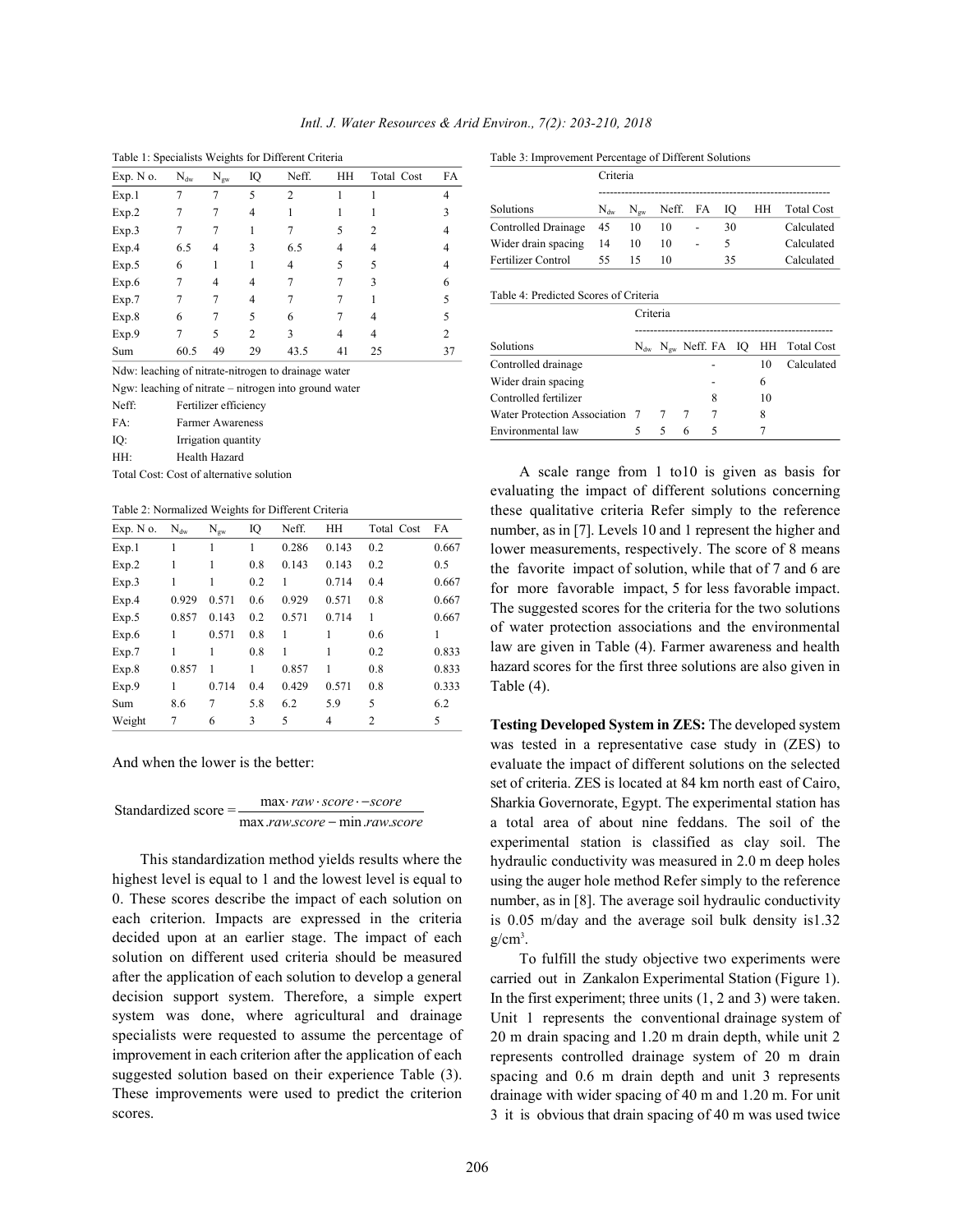*Intl. J. Water Resources & Arid Environ., 7(2): 203-210, 2018*



Fig. 1: Schematic Diagram of Zankalon Experimental Station

that of unit (1) or unit (2) because of the limited area and water, groundwater, soil and plants for nitrate chemical the difficulty of reconstruction of drainage system. analysis in Drainage Research Institute (DRI) laboratory. Moreover, for unit 3 one lateral was blocked to obtain new Table (5) shows nitrate analysis of different units in spacing 40 m between the laterals. In the second Zankalon. experiment, two units (1-2) were considered. Unit 1 represents the conventional drainage system of 20 m **Predicted Scores of Criteria's Set:** To calculate the drain spacing and 1.20 m drain depth, while unit 2 predicted score of different criteria after application of represents controlled drainage system of 20 m drain each solution, each criterion is calculated as follows: spacing and 0.6 m drain depth.

**Fertilizers Applications:** Two alternative types of *to Drainage Water* nitrogen fertilizer were used for rice cultivation in the two experiments. Urea fertilizer (46% N) was added once after To calculate the predicted leaching nitrate - nitrogen four weeks from transplanting date with a rate of 100 to drainage water after application of each solution, the kg/fed for experiment (1). For experiment (2) Phosphate leaching nitrate to drainage water with conventional and nitrogen fertilizers were added as follows: Super drainage system is calculated as follows, Phosphate (15 %  $P_2O_5$ ) was added during land preparation for planting with a rate of 100 kg/fed. Ammonium Sulphate fertilizer (20.5% N) was added in two doses during the growth season. The first dose was 100 kg/fed added after where: four weeks from transplanting date, while the second dose (Nitrate) dwcd: leaching Nitrate to drainage water of was added at a rate of 50 kg/fed after two weeks from the conventional drainage first application.

followed in ZES. The monitoring program includes measuring irrigation and drainage water quantity while the *Predicted Score of Leaching Amounts of Nitrate –* sampling program includes taking samples from drainage *Nitrogen into Groundwater*

# *Predicted Score of Leached Amounts of Nitrate -Nitrogen*

(Nitrate)
$$
dwi = (Nitrate)dwcd*(100-xi\%)
$$
 (7)

Leached nitrogen in drainage water <sup>=</sup> *A* 86.4q \* (NO3 – N)Concentration.ion A field-monitoring and sampling program was  $A = (8)$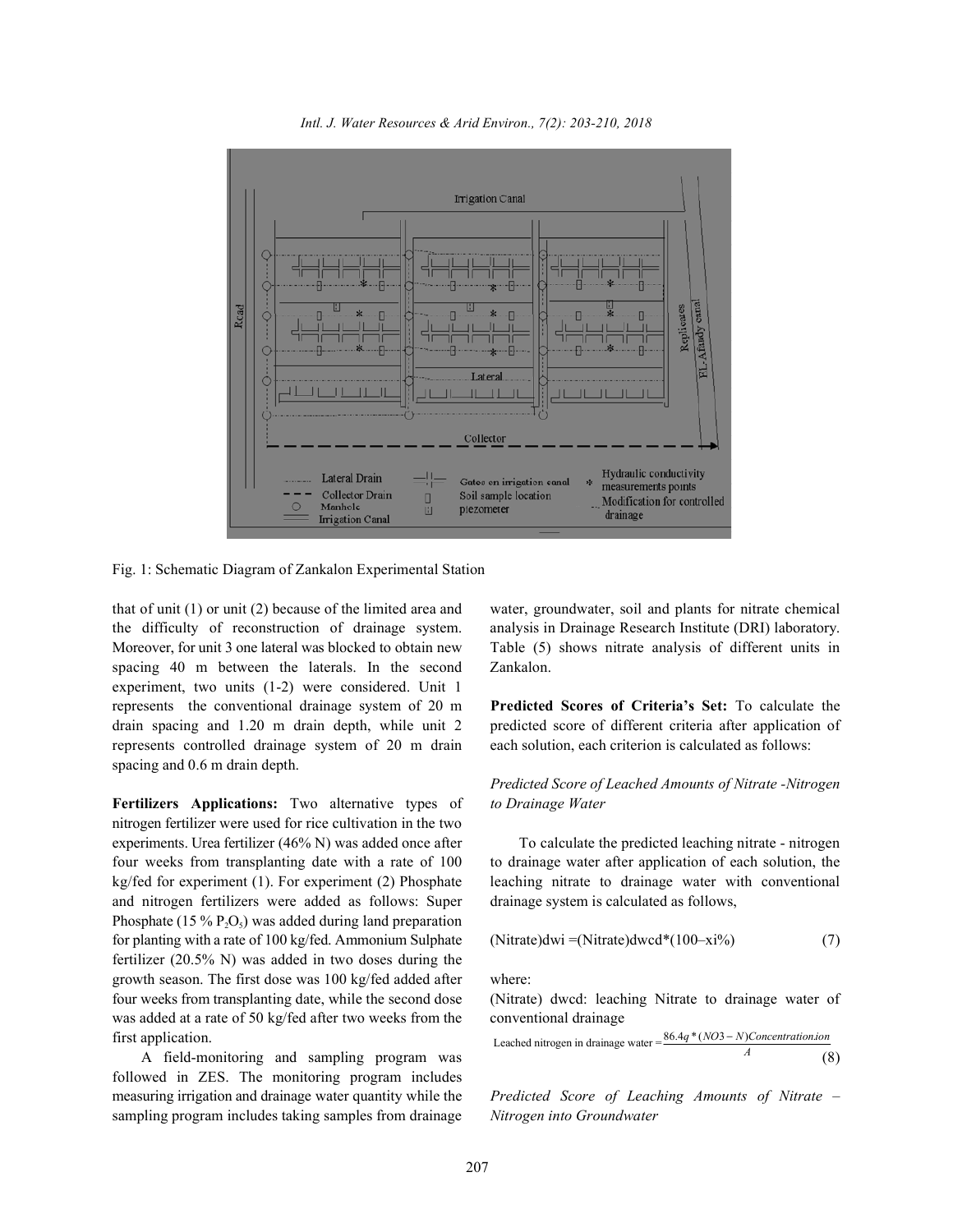Table 5: Nitrate Analysis in Zankalon Drainage

|                                    |                             | Leaching nitrate (kg/fed.) |          |  |
|------------------------------------|-----------------------------|----------------------------|----------|--|
| Units                              | Fertilizer type and dose    | $N_{dw}$                   | $N_{gw}$ |  |
| Controlled drainage                | Urea $100 \text{ kg/fed.}$  | 1.374                      | 16.586   |  |
| Wider drain spacing                | Urea100 kg/fed.             | 2.17                       | 15.79    |  |
| Controlled drainage and fertilizer | AmmoniumSulphate150 kg/fed. | l.25                       | 3.84     |  |

after application of each solution is as follow; irrigation quantity after application of each solution is

Predicted (Nitrate) gwi = (Nitrate) gwcd  $*(100 - x i\%)$  (9)

where:

Predicted (Nitrate) gwi: Predicted leaching Nitrate into where: groundwater (IQ)i : predicted irrigation quantity

(Nitrate) gwcd: Leaching Nitrate into ground water for (IQ)CD : Irrigation quantity for conventional drainage conventional drainage system system.

$$
J_c = q_s * c_s \tag{10} \qquad \text{where:}
$$

qg : volume of water flow to groundwater system.

- Cg : mass of solute per a unit volume of solution.
- $Jc$  : is given in terms of mass of solute passing through a unit cross-section area of a soil body per unit time.

**Predicted Score of N Efficiency:** The predicted efficiency As : Study area of nitrogen fertilizer after the application of each solution LR : leaching requirement is calculated as follows:

Predicted (Neff.) 
$$
i = N \text{ eff.cd} * (100 + xi \%)
$$
 (11) calculated as follows;

- qg : volume of water flow to groundwater
- Cg : mass of solute per a unit volume of solution.
- Jc : is given in terms of mass of solute passing through **Health Hazard:** With respect to chronic effects, JECFA
- 

$$
Neff:cd:=\frac{N_{update} - N_s}{N_{rec.app.}}
$$
\n(12)

- Ns : the nitrate uptake by plant from the soil without in [9]. i.e.: addition of fertilizer
- Nrec. app. : the recommended nitrogen fertilizer applied.

The predicted leaching Nitrate into ground water **Predicted Score of Irrigation Quantity:** The predicted calculated as follows,

$$
Predicted (IQ)i = (IQ)CD*(100-xi%)
$$
\n(13)

- (IQ)i : predicted irrigation quantity
- where: (IQ)CD : irrigation quantity for conventional drainage

$$
(IQ)CD = \left(\frac{ET}{1 - LR}\right) / A_s \tag{14}
$$

- ET : crop consumptive use evapo-transpiration (mm)
- 
- 

**Total Cost:** The total cost of each alternative solution is

where: Total Cost = Agriculture Cost + Drainage Cost +

a unit cross-section area of a soil body per unit Institute recently re-evaluated the health effects of nitrate/ time. nitrite, confirming the pervious ADI of 0-3.7 mg/kg of N eff. cd : Is the efficiency of conventional drainage body weight per day for nitrate ion and establishing an system ADI of 0-0.06 mg/kg of body weight per day for nitrite ion the possibility of the simultaneous occurrence of nitrite Nuptake : Nitrate uptake by plant not exceed one Refer simply to the reference number, as Refer simply to the reference number, as in [8]. Because of and nitrate in drinking water, the sum of the ratios of concentrations of each to its guideline value (GV) should

$$
\frac{C_{nitrite}}{GV_{nitrite}} + \frac{C_{nitrate}}{GV_{nitrate}} \le 1\tag{16}
$$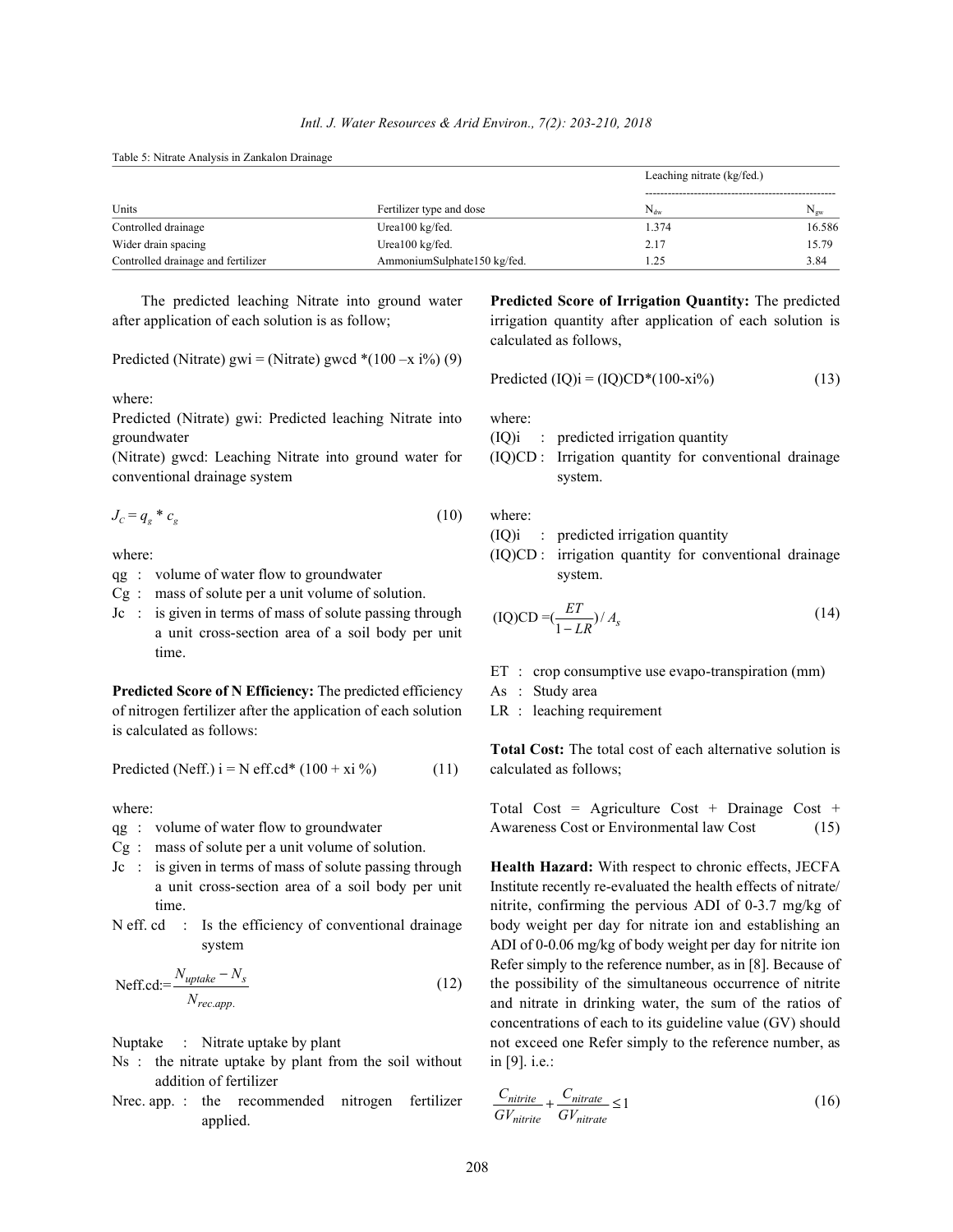where:

C : concentration of nitrite or nitrate

GV : guideline value of nitrite or nitrate

Blood samples analysis is required to apply equation 16, which is out of the scope of this work. A qualitative predicted score is used.

Farmer Awareness (FA): In order to convince farmers; appropriate information should be transferred to them via technically qualified professionals.

The following equation can be used;

$$
FA = \frac{No.of \cdot aware \cdot farmers \cdot sample}{Total \cdot No.of \cdot farmers \cdot sample}
$$
 (17)

## **RESULTS**

Calculation steps of the multi – objective decision analysis using Weighted Summation Method are presented in tables (6-8). Table (6) shows the impact matrix, which is filled with the calculated and assumed scores.

Table (7) shows the standardized matrix, which is filled with the scores after the standardization process.

Table (8) shows the evaluation matrix or appraisal matrix, which is filled with the results of multiplying weight and the standardized scores. It could be seen from the evaluation matrix and Fig. (2) that ranking of the suggested solutions is as follows;

Table 6: Impact Matrix

| Criteria          | CD      | WS      | CF      | EL.    | WP   |
|-------------------|---------|---------|---------|--------|------|
| Ndw               | 1.36    | 2.12    | 0.97    | 5.00   | 7.00 |
| Ngw               | 19.07   | 19.07   | 5.05    | 5.00   | 7.00 |
| Neff.             | 31.50   | 31.50   | 61.00   | 6.00   | 7.00 |
| FA                |         |         | 8.00    | 5.00   | 7.00 |
| IQ                | 2173.85 | 2950.22 | 2503.60 |        | 8.00 |
| HН                | 10.000  | 6.00    | 10.00   | 7.00   | 8.00 |
| <b>Total Cost</b> | 1225.05 | 1203.05 | 1217.95 | 3000.0 | 4000 |

Table 7: Standardized Matrix

| Criteria          | CD    | WS    | CF    | EL.   | WP    |
|-------------------|-------|-------|-------|-------|-------|
| Ndw               | 0.935 | 0.808 | 1.000 | 0.332 | 0.000 |
| Ngw               | 0.000 | 0.000 | 0.996 | 1.000 | 0.858 |
| Neff.             | 0.464 | 0.464 | 1.000 | 0.000 | 0.018 |
| FA                |       |       | 1.000 | 0.000 | 0.667 |
| IQ                | 0.264 | 0.000 | 0.152 | 1.003 | 1.000 |
| <b>HH</b>         | 1.000 | 0.000 | 1.000 | 0.250 | 0.500 |
| <b>Total Cost</b> | 0.992 | 1.000 | 0.995 | 0.358 | 0.000 |

|  | Table 8: Appraisal Matrix |  |
|--|---------------------------|--|
|  |                           |  |

|           | Table 8: Appraisal Matrix |        |        |        |
|-----------|---------------------------|--------|--------|--------|
| <b>CD</b> | WS                        | CF     | EL     | WP     |
| 6.547     | 5.657                     | 7.000  | 2.322  | 0.000  |
| 0.000     | 0.000                     | 5.979  | 6.000  | 5.147  |
| 2.318     | 2.318                     | 5.000  | 0.000  | 0.091  |
|           |                           | 5.000  | 0.000  | 3.333  |
| 0.792     | 0.000                     | 0.455  | 3.008  | 3.000  |
| 4.000     | 0.000                     | 4.000  | 1.000  | 2.000  |
| 1.984     | 2.000                     | 1.989  | 0.715  | 0.000  |
| 15.641    | 9.975                     | 29.423 | 13.045 | 13.571 |

- Controlled fertilizer & Controlled drainage
- Controlled drainage
- Water Protection Association
- Environmental law
- Wider drain spacing



Fig. 2: Ranking of Solutions

### **CONCLUSIONS**

Based on the study results; the following could be concluded:

- The developed decision support system DGWPN in this study can assist the decision-maker in selecting the best solution of the problem of drainage and groundwater pollution with nitrate for the study area.
- The controlled fertilizer and controlled drainage is  $\bullet$ preferable solution for the problem of drainage and ground water pollution with nitrate.

### **Recommendations:**

- Series of field studies have to be conducted to determine effects of drain depth, drain spacing, nitrogen fertilizer type and Nitrate losses from drained agricultural lands and these studied should be constructed to represent a broad range of soils and crops.
- Effective governance based on the cooperation between agriculture and drainage authorities is essential for achieving integrated irrigation / fertilizer management.